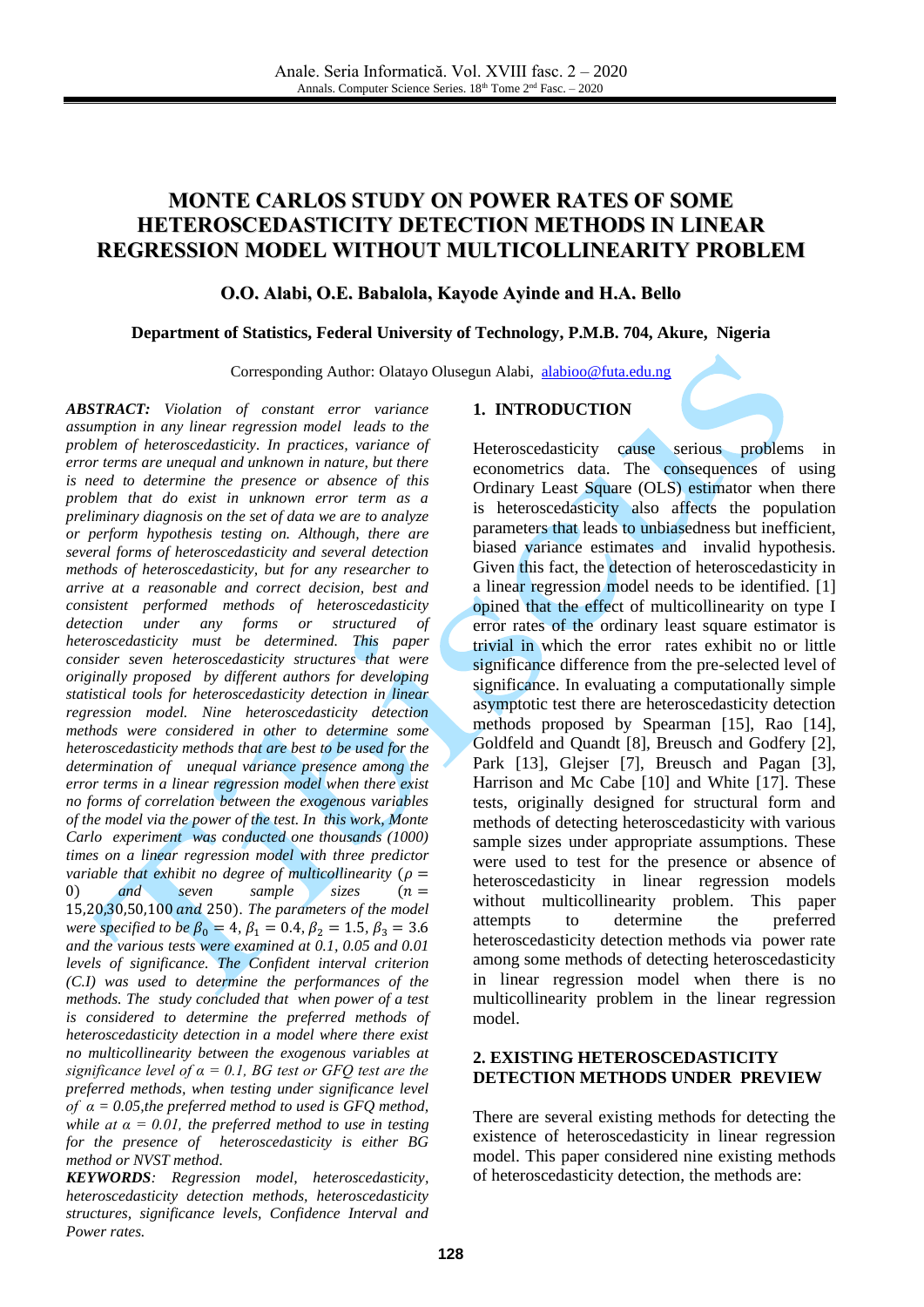**2.1. Breush-Pagan test(BP):** Breusch and Pagan [\[3\]](#page-6-5) developed a test used in examining the presence of heteroscedasticity in a linear regression model. The variance of the error term was tested from a regression and is dependent on the value of the independent variables. Bresuch-Pagan illustrates this test by considering the following:

In linear regression model, multiple regressions assess relationship between one dependent variable and a set of independent variables. Ordinary Least Squares (OLS) Estimator is most popularly used to estimate the parameters of regression model. The estimator has some very attractive statistical properties which have made it one of the most powerful and popular estimators of regression model. A common violation in the assumption of classical linear regression model is the presence of heteroscedasticity. Heteroscedasticity is a situation that arises when the variance of the error term is not constant. The performance of OLS estimator is inefficient in the presence of heteroscedasticity even though it is still unbiased. It does not have minimum variance any longer Gujarati [\[9\].](#page-6-8) In literature, there are various methods existing in detecting heteroscedasticity. Among them is the Breush-Pagan test. [\[3\]](#page-6-5) developed a test used in examining the presence of heteroscedasticity in a linear regression model. The variance of the error term was tested from a regression and is dependent on the value of the independent variables. Bresuch-pagan illustrates this test by considering the following regression model

$$
Y = \beta_0 + \beta_1 X_1 + u \tag{1}
$$

$$
(1)
$$

Suppose that we estimate the regression model and obtain from this fitted model a set of value for the residuals û, OLS constrains these so that their mean is 0 and give the assumption that their variance does depend on the independent variables, an estimate of this variance can be obtained from the average of the squared values of the residuals. If the assumption is not held to be true, a simple model might be that the variance is linearly related to independent variable. Such a model can be examined by regressing the squared residuals on the independent variable, using an auxiliary regression equation of the form.

$$
z\,\hat{u}^2 = \gamma_0 + \gamma_1 X + v \tag{2}
$$

Bruesch-pagan test is a chi-square test; the test statistic is distributed with  $ny^2$  with k degrees of freedom. If the test statistic has a p-value below an appropriate threshold e.g  $p < 0.05$  then the null hypothesis of homoscedasticity is rejected and heteroscedasticity assumed. The procedure under the classical assumptions, OLS is the best linear unbiased estimate (BLUE), i.e, it is unbiased and efficient.

It remains unbiased under heteroscedasticity, but efficiency is lost. Before deciding upon an estimation method, one may conduct the Brueschpagan test to examine the presence of heteroscedasticity. The Breusch-pagan test is based on model of the type

$$
\sigma^2 = h(z_i' \gamma) \tag{3}
$$

For the variance of the observations where  $z_i =$  $(1, z_{2i}, \ldots z_{pi})$  explain the difference in the variances. The null hypothesis is equivalent to the (p-1) parameter restriction:  $\gamma_2 = \ldots = \gamma_p$ 

For Breusch-pagan test largrange multiplier (LM) yields the test statistic.

$$
LM = \left(\frac{\partial l}{\partial \theta}\right)^T \left(-E\left[\frac{\partial^2 l}{\partial \theta \partial \theta^1}\right]\right)^{-1} \left(\frac{\partial l}{\partial \theta}\right) \tag{4}
$$

This test is analogous to follow the simple three-step procedure:

**Step1:** Apply OLS in the model

$$
Y = X\beta + \varepsilon \tag{5}
$$

And compute the regression residuals. **Step2:** Perform the auxiliary regression

$$
\varepsilon_i^2 = y_1 + y_2 z_{2i} + \dots + y_p z_{pi} + \eta_i \tag{6}
$$

Where z could be partly replaced by independent variable X

**Step 3:** The test statistic is the result of the coefficient of determination of the auxiliary regression in step 2 and sample size n with  $LM =$  $nR<sup>2</sup>$ . The test statistic is asymptotically distributed as  $\chi_{p-1}$  under the null hypothesis of homoscedasticity. Finally, we assume to reject the null hypothesis and to highlight the presence of heteroscedasticity when LM-statistic is higher than the critical value.

**2.2. Park Test(PT):** Park [Par66] propose a LM test, the test assumes the proportionality between error variance and the square of the regressors. According to Gujarati, the Park LM test formulizes the graphical method by suggesting that  $\sigma^2$  is a particular function of the explanatory variable  $X_i$ . Park illustrates this test by regressing the natural log of squared residuals against the independent variable, if the independent variable has a significant coefficient, the data is likely to be heteroscedasticity in nature.

In order to obtain the error term  $\hat{u}_i$ , we run a regression equation

$$
Y_i = \beta_1 + \beta_2 X_{2i} + \dots + \beta_k X_{ki} + u_i \tag{7}
$$

 $Var(u_i) = \sigma_i^2$ 

by running the auxiliary regression we obtain the model below

$$
\sigma_i^2 = \sigma^2 X_i^\beta e^\nu \tag{8}
$$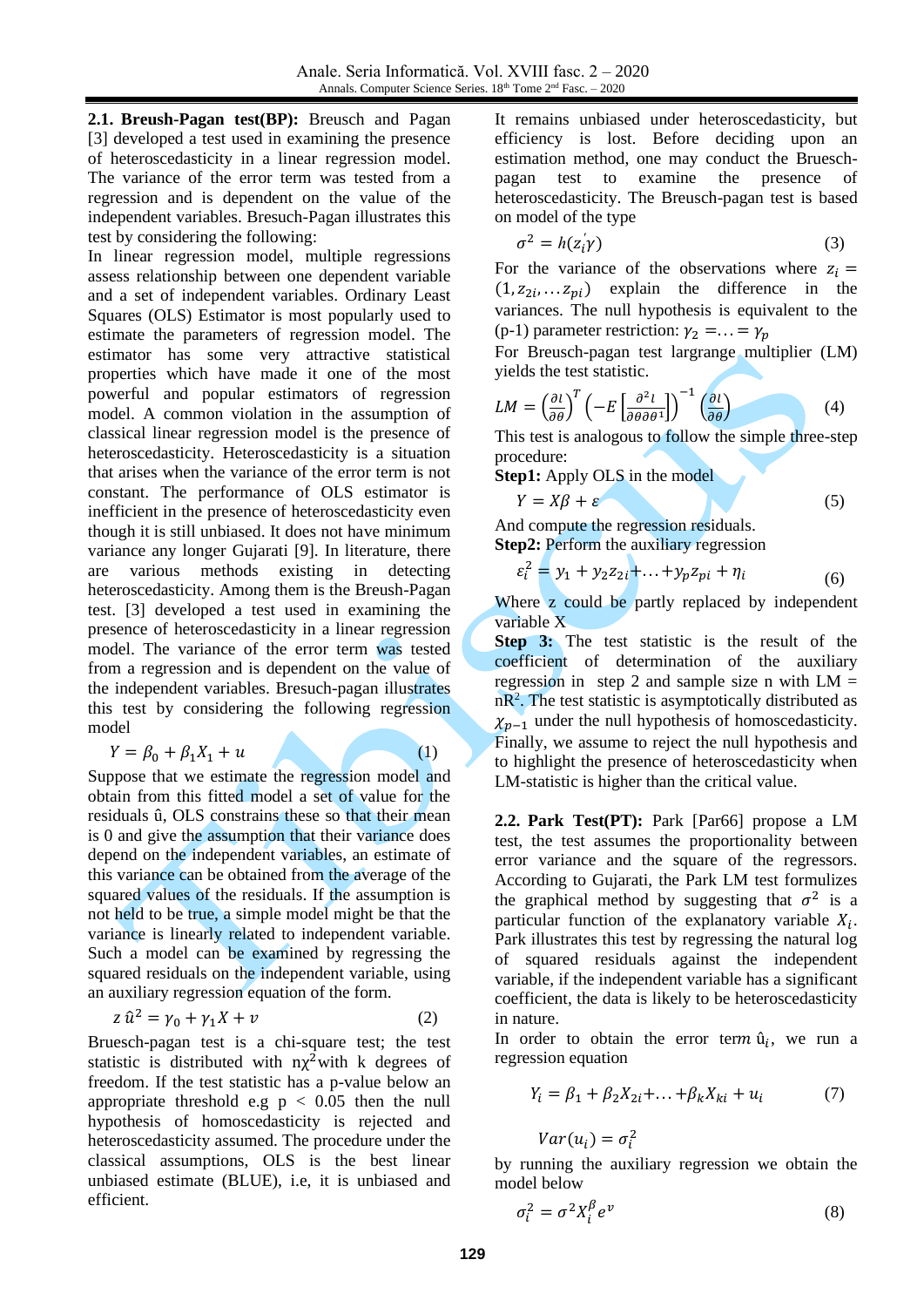We need to find the log

$$
\ln \sigma_i^2 = \ln \sigma^2 + \beta \ln X_i + v_i \tag{9}
$$

Where  $v_i$  the stochastic disturbance term, since  $\sigma_i^2$  is not known, Park suggest using  $\hat{\mu}_i^2$  as a proxy and run the following regression

$$
\ln \mu_i^2 = \ln \sigma^2 + \beta \ln X_i + \nu_i = \alpha + \beta \ln X_i + \nu_i
$$
\n(10)

If  $\beta$  turns out to be statistically significant, we there say that heteroscedasticity is present in the data and if it turns out to be insignificant, we may accept the assumption of homoscedasticity.

#### **2.3. Spearman's Rank Correlation test(ST):**

Spearman [\[15\]](#page-6-0) used Spearman's Rank correlation and assumes that the variance of the disturbance term is either increasing or decreasing as X increases and there will be a correlation between the absolute size of the residuals and the size of X in an OLS regression. The data on X and the residuals are both ranked. The rank correlation coefficient is define

$$
r_{X,e} = 1 - \left[\frac{6\sum_{i} d_i^2}{n(n^2 - 1)}\right]; -1 \le r \le 1\tag{11}
$$

where  $d_i$  is the difference between the rank of X and the rank of  $\varepsilon$  in observations. i and n is the number of individual ranked. Under the assumption that the population correlation coefficient is 0, the rank correlation coefficient has a normal distribution with 0 mean and variance  $1 / ((n - 1))$  in large sample. The appropriate test statistic is  $r_{\chi,\varepsilon}(\sqrt{n-1})$  and the null hypothesis of homoscedasticity will be rejected at the 5% level if its absolute value is greater than 1.96 and at 1% level if its absolute values are greater than 2.58, using two tailed tests. The test can be performing with any of the levels if the explanatory variable is more than one. The preceding rank correlation coefficient can be used for heteroscedasticity. We assume the following model

$$
Y_i = \beta_1 + \beta_2 X_i + u_i \; ; \; i = 1, 2, ..., n \tag{12}
$$

the following steps are involved in spearman's rank correlation test

Run the above regression and obtain the residual  $\hat{u}_i$ and take their absolute values  $|\hat{u}_i|$ 

Arrange  $|\hat{u}_i|$  and  $X_i$  in either increasing order or decreasing order and run Spearman's Rank Correlation coefficient by using formula

$$
r_{X,\varepsilon} = 1 - 6 \left[ \frac{\sum d_i^2}{n(n^2 - 1)} \right] \tag{13}
$$

If there is a systematic relationship between  $u_i$  and  $X_i$ , the rank correlation coefficient between the two should be statistically significant in which heteroscedasticity can be suspected. Given the null hypothesis that the true population rank correlation coefficient is zero and that  $n > 8$ , it can be shown that

 $t = \frac{r_s \sqrt{n-2}}{\sqrt{n-2}}$  $\frac{f_s \sqrt{n}}{\sqrt{1-r_s^2}}$  ~  $t_{n-2}$  follows student's t-distribution

with (n-2) degree of freedom. Therefore, in an application the rank correlation coefficient is significant on the basis of the t-test, we do not reject the hypothesis that there is heteroscedasticity in the problem. We therefore reject the null hypothesis of heteroscedasticity whenever  $t_o \geq t_{1-\alpha,(n-2)}$ . If there are more than one explanatory variable, rank correlation can be computed between  $|\varepsilon_i|$  and each of the explanatory variable separately and be tested using t<sub>o</sub>.

**2.4. Glejser test(GLJ):** Glejser [\[7\]](#page-6-4) developed a test similar to the Park test, after obtaining the residual  $(\hat{u}_i)$  from the OLS regression. Glejser suggest that regressing the absolute value of the estimated residuals on the explanatory variables that is thought to be closely associated with the heteroscedastic variance and attempts to determine whether as the independent variable increase in size, the variance of the observed dependent variable increases. This is done by regressing the error term of the predicted model against the independent variable. A high tstatistic (or low prob-value) for the estimate coefficient of the independent variable(s) would indicate the presence of heteroscedasticity.

Glejser illustrates this test by considering the following steps:

**Step1:** Estimate original regression with OLS and find the sample residual  $\varepsilon_i$ 

**Step2**: Regress the absolute value  $\epsilon_i$  on the explanatory variable that is associated with heteroscedasticity

**Step3**: Select the equation with the highest  $\mathbb{R}^2$  and lowest standard errors to represent heteroscedasticity

**Step4**: Perform a t-test on the equation selected from step3 on  $Y_i$ . If  $Y_i$  is statistically significant, reject the null hypothesis of homoscedasticity.

**2.5. Goldfeld-Quandt test(GFQ):** Goldfeld and Quandt [\[8\]](#page-6-2) developed an alternative test to LM test, applying this test requires to perform a sequence of intermediate stages. First step involves to arrange the observations either is ascending or in descending order. Another step aims to divide the ordered sequence into two equal sub-sequences by omitting an arbitrary number P of the central observation. Consequently, the two equal sub-sequences will summarize each of them a number of  $\frac{(n-p)}{2}$ observations.

We then compute two different OLS regression the first one for the lowest values of  $X_i$  and the second for the highest values of  $X_i$ , in addition, obtain the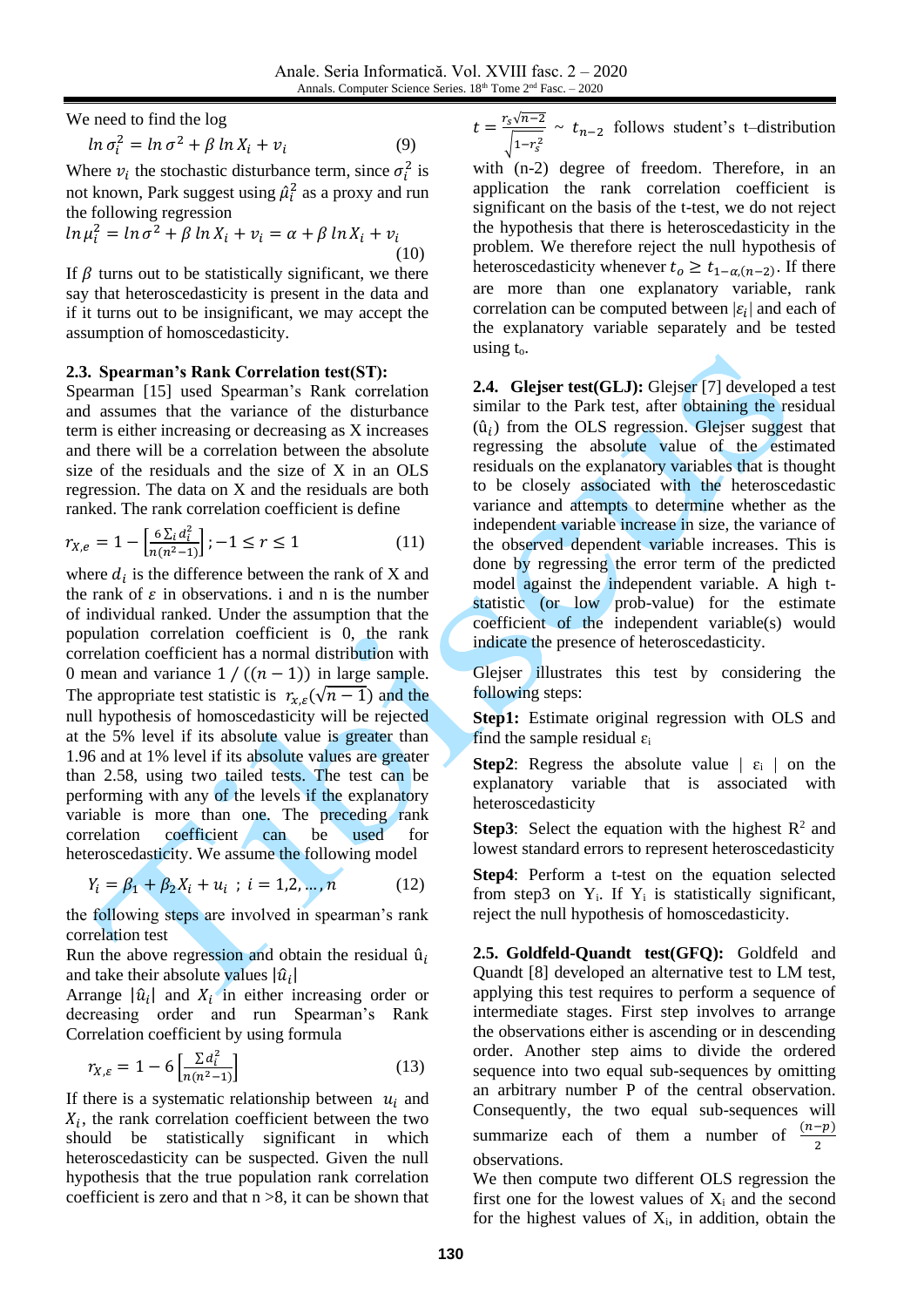residual sum of squares (RSS) for each regression equation,  $RSS<sub>1</sub>$  for the lowest values of  $X<sub>i</sub>$  and  $RSS<sub>2</sub>$ for the highest values of  $X_i$ . An F-statistic is calculated based on the following formula:

$$
F = \frac{RSS_1}{RSS_2} \tag{14}
$$

The F-statistics is distributed with  $\frac{(N-P-2K)}{2}$  degrees of freedom for both numerator and denominator. Subsequently, compare the value obtained for the Fstatistic with the tabulated values of F-critical for the specified number of degrees of freedom and a certain confidence level. If F-statistic is higher than F-critical, the null hypothesis of homoscedasticity is rejected and the presence of heteroscedasticity is confirmed.

**2.6. Breusch-Godfrey test(BG):** Breusch and Godfrey [\[2\]](#page-5-1) developed a LM test of the null hypothesis of no heteroscedasticity against heteroscedasticity of the form  $\sigma_t^2 = \sigma^2 h(z_t^i \alpha)$ , where  $z_t$  is a vector of independent variables. This vector contains the regressors from the original least square regression. The test is performed by completing an auxiliary regression of the squared residuals from the original equation on  $(1, z_t)$ . The test statistic follows a chi-square distribution with degrees of freedom equal to the number of z under the null hypothesis of no heteroscedasticity.

**2.7. White's test(WT):** White [\[17\]](#page-6-7) proposed a statistical test that establishes whether the variance of the error in a regression model is constant. This test is generally, unrestricted and widely used for detecting heteroscedasticity in the residual from a least square regression. Particularly, White test is a test of heteroscedasticity in OLS residual. The null hypothesis is that there is no heteroscedasticity. The procedure for running the test is shows as follows: Given the model

$$
Y_i = \beta_1 + \beta_2 X_{2i} + \beta_3 X_{3i} + u_i \tag{15}
$$

Estimate equation (8) and obtained the residual  $\hat{u}_i$ we then run the following auxiliary regression

$$
\hat{u}_i^2 = b_1 + b_2 X_{2i} + b_3 X_{3i} + b_4 X_{2i}^2 + b_5 X_{3i}^2 + b_6 X_{2i} X_{3i} + v_i
$$
\n(16)

The null hypothesis of homoscedasticity is  $H_0: b_1 =$  $b_2 = \cdots = b_m = 0$  where  $H_0$  highlights the fact that the variance of the residual is homoscedasticity i . e,  $var(\varepsilon_i) = Var(Y_i) = \sigma^2$ .

The alternative hypothesis is  $H_1$ , it aims at the fact that the variance of the residual is heteroscedasticity  $var(\varepsilon_i) = Var(Y_i) = \sigma_i^2$  that is at least one of the  $b_i$ 's is different from zero, the null hypothesis is rejected. The LM-statistic equal to  $nR^2$ , this follows

a  $\chi^2$  distribution characterized by m-1, where n is the number of observation established to determine the auxiliary regression and  $R^2$  is the coefficient of determination. Finally, we assume to reject the null hypothesis and to highlight the presence of heteroscedasticity when LM-statistic is higher than the critical value.

**2.8. Harrison McCabe test(HM):** Harrison and McCabe [\[10\]](#page-6-6) proposes a test to check the heteroscedasticity of the residuals. The breakpoint in the variances is set by default to the half of the sample. The p-value is estimated-using simulation. If the binary quality measure is false, then the homoscedasticity hypothesis can be rejected with respect to the given level.

**2.9. Non-Constant Variation Score test(NVST):** Rao [\[14\],](#page-6-1) Cox and Hinkley [\[5\]](#page-6-9) develop a test of null hypothesis  $H_0: E\left(\frac{\varepsilon^2}{X_1, X_2, \cdots X_k}\right) = \sigma^2$  against an alternative  $(H_1)$  hypothesis with a general functional form. We recall the central issue is whether  $E(\varepsilon^2)$  =  $\sigma^2 w_i$  is related to X and  $X_i$ . Then, a simple strategy is to use OLS residuals to estimate disturbance and check the relationship between  $\varepsilon_i^2$  and  $X_i$  and  $X_i^2$ . Suppose that the relationship between  $\varepsilon^2$  and X is linear

$$
\varepsilon^2 = X\alpha + \nu \tag{17}
$$

Then, we test  $H_0: \alpha = 0$  against  $H_1: \alpha \neq 0$  and base the test on how the squared OLS residual  $\varepsilon$  correlate with X.

#### **3. MATERIALS AND METHOD**

Consider the multiple linear regression model of the form:

$$
Y_t = \beta_0 + \beta_1 X_{1t} + \beta_{21} X_{2t} + \beta_p X_{pt} + u_t \tag{18}
$$

where,  $u_t \sim N(0, \sigma_t^2)$ ;  $u_t$  is the error term and  $\sigma_t^2$  is the heteroscedasticity variance that is considered.  $Y_t$ is the dependent variable,  $X_{pt}$  is the explanatory variables that contain multicollinearity and  $\beta_p$  is the regression coefficient of the model.

A Monte Carlo Experiment was performed 1000 times, in generating the data for the simulation study. On error variance containing heteroscedasticity structures considered:

$$
\sigma_t^2 = \sigma^2 (X_{2t}^2)^2
$$
 (19)

$$
\sigma_t^2 = \sigma^2(X_{2t}^2) \tag{20}
$$

$$
\sigma_t^2 = \sigma^2(X_{2t})
$$
\n(21)

$$
\sigma_t^2 = \sigma^2 [E(y_t)^2]
$$
 (22)

$$
\sigma_t^2 = \sigma^2 [E(y_t)] \tag{23}
$$

 $\overline{\mathbf{a}}$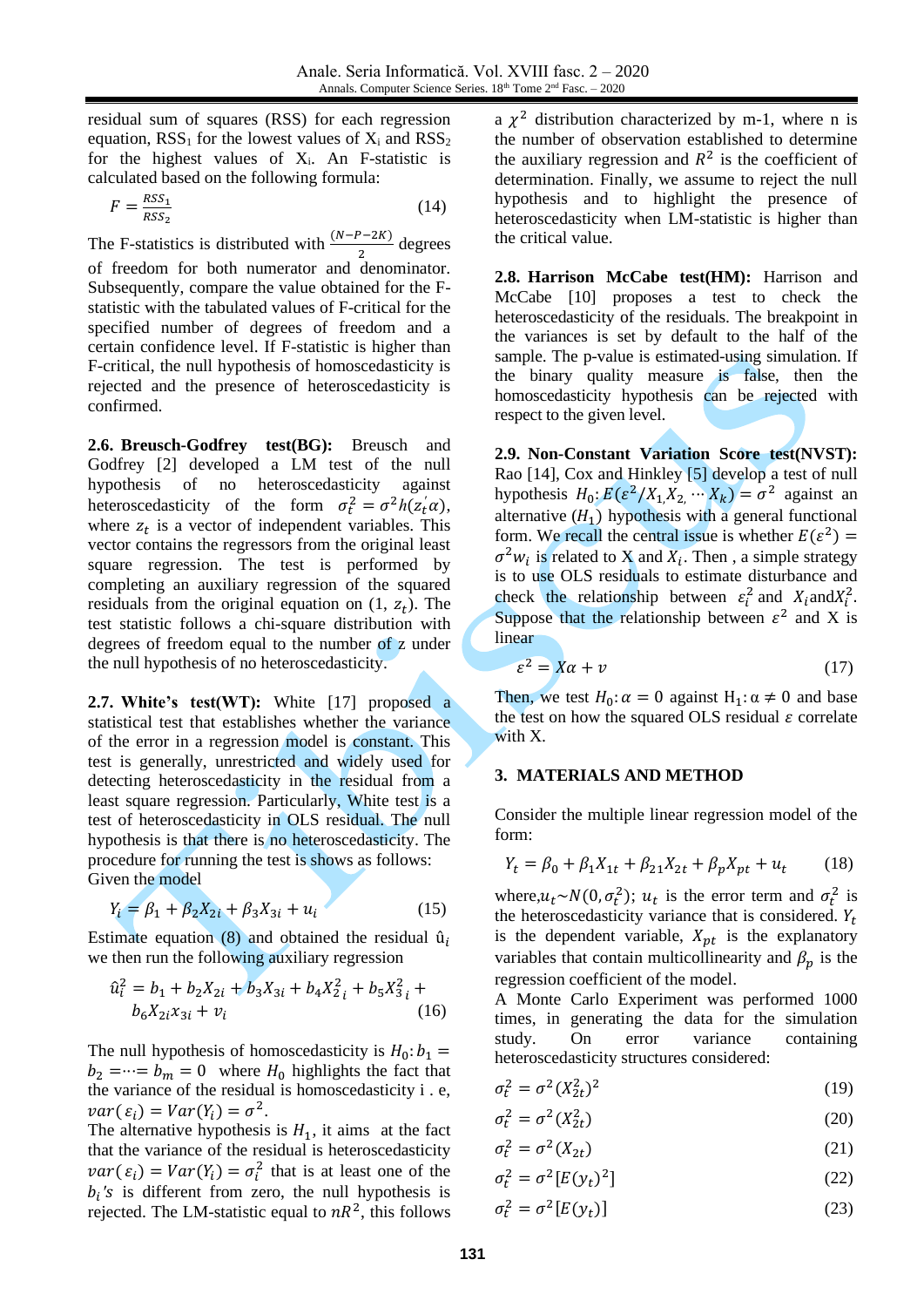$$
\sigma_t^2 = \sigma^2 (1 + X_{2t}^2)^2
$$
\n(24)  
\n
$$
\sigma_t^2 = \sigma^2 [exp(\beta_0 + \delta \beta_1 X_{1t} + \delta \beta_2 X_{2t} + \delta \beta_3 X_{3t})]
$$
\n(25)

where  $\delta = 0$  and 0.2.

## **3.1. Generation of error term**

The error term  $\varepsilon_i$  was generated to be normally distributed with mean zero and variance  $\sigma^2$ , that is,  $\varepsilon_i$  ~ N(0,  $\sigma^2$ ).

The error term containing different explanatory variables, heteroscedasticity structure and dependent variable were generated.

#### **3.2. Generation of explanatory variables**

The procedure used by Mansson, Shukur and Kibira [\[12\],](#page-6-10) Lukman and Ayinde [\[11\]](#page-6-11) and Durogade [\[6\],](#page-6-12) was adopted to generate explanatory variables in this study. This is given as:

$$
X_{ti} = (1 - \rho^2)^{0.5} * z_{ti} + \rho z_{tp}
$$
 (26)

where t =1, 2,...,n and  $i = 1, 2, \dots, p$ , where  $z_{ti}$  is the independent standard normal distribution with mean zero and unit variance. Rho  $(\rho)$  is the correlation between any two explanatory variables in this study multicollinearity level is zero i .e  $\rho = 0$ , and p is the number of explanatory variables.

#### **3.3. Generation of Dependant variables**

The dependent variables was generated, equation (18) was used in conducting the Monte Carlo experiments. The true values of the model parameters were fixed as follows:  $\beta_0 = 4$ ,  $\beta_1 = 0.4$ ,  $\beta_2 = 1.5$ ,  $\beta_3 = 3.6$ . The sample sizes varied from 15, 20, 30, 40, 50, 100 and 250. At a specified value of n, p, the fixed X's are first generated; followed by the  $u_t$ , and the values of  $Y_t$  were then determined. Then  $Y_t$  and X's were then treated as real life data set while the methods were applied.

#### **3.4. Criterion For Comparison**

At a particular  $α$  level a confidence interval was set for 10%, 5% and 1%, the number of times  $\hat{\alpha}$  falls in between, the set confidence interval was counted over the sample size and heteroscedasticity structures.

The heteroscedasticity test with highest number of count is choosen to be the best test with interm of power of the test.

$$
\hat{\alpha} = \frac{r}{R} \tag{27}
$$

Where r is the number of times  $\hat{\alpha}$  falls in between the confidence interval set at a particular significance level. While R is the number of times the experiment was carried out. The heteroscedasticity test with highest number of count is chosen to be the best.

# **3.5. Power Of A Statistical Test**

Statistical Power of a test can be define as the probability of rejecting null hypothesis given that null hypothesis is false.

Type II error is an error committed in hypothesis testing when the null hypothesis that is wrong is been accepted. It is denoted by β, where  $β = prob$ [accepting  $H_0/H_0$  is false] i.e the probability of accepting the null hypothesis  $(H<sub>o</sub>)$  when it is false.

Power of a test is the probability of rejecting the null hypothesis when the null hypothesis is false. It is denoted as  $1 - \beta$ , where  $1 - \beta$  = prob[rejecting]  $H_0/H_1$  is true].

If we consider the heteroscedasticity structure in equation (20) to (25), in all the structures, the null hypothesis will results to equal error variances(i.e. homoscedasticity) except equation (25), which will give unequal error variances when  $\delta = 2$ .i.e.

 $\sigma_t^2 = \sigma^2 [exp(\beta_0 + 2\beta \beta_1 X_{1t} + 2\beta_2 X_{2t} + 2\beta_3 X_{3t})],$ when  $\delta = 2$ .

The null hypothesis  $(H_0)$  stated that there is homoscedasticity while the alternative hypothesis  $(H<sub>1</sub>)$  stated that there is heteroscedasticity. under this study,  $\alpha$  is the probability of rejecting null hypothesis when it is not correct. while power is the probability of rejecting the null hypothesis  $(H_0)$ when the alternative hypothesis  $(H_1)$  is correct. In considering the Null hypothesis  $(H_0)$ , rejection of null hypothesis  $(H_0)$  given that the alternative hypothesis  $(H_1)$  is true, this indicates a correct decision which is the power of the test. We then use this to determine the performances of the chosen methods by consider their performances under different significance levels (10%, 5% and 1%).

#### **3.6. Estimated significance levels to b e used to determine the power rate**

The hypothesis about the methods of detecting heteroscedasticity under different forms of heteroscedasticity structures was tested at (10%, 5% and 1%) levels of significance to examine the power rate on the variance of each error terms. Intervals was then set for the significance level as follows; The interval set for  $\alpha = 0.1$  is (0.09 to 0.14), the interval set for  $\alpha = 0.05$  is (0.045 to 0.054), and the interval set for  $\alpha = 0.01$  is (0.009 to 0.014). hese intervals was set to know the number of times each power rate level falls between the range set for the confidence interval of each method of detecting heteroscedasticity in order to reject the hypothesis or not.

# **3.7. Sample Sizes**

The sample sizes used for this research work were varied from 15, 20, 30, 40, 50, 100 and 250.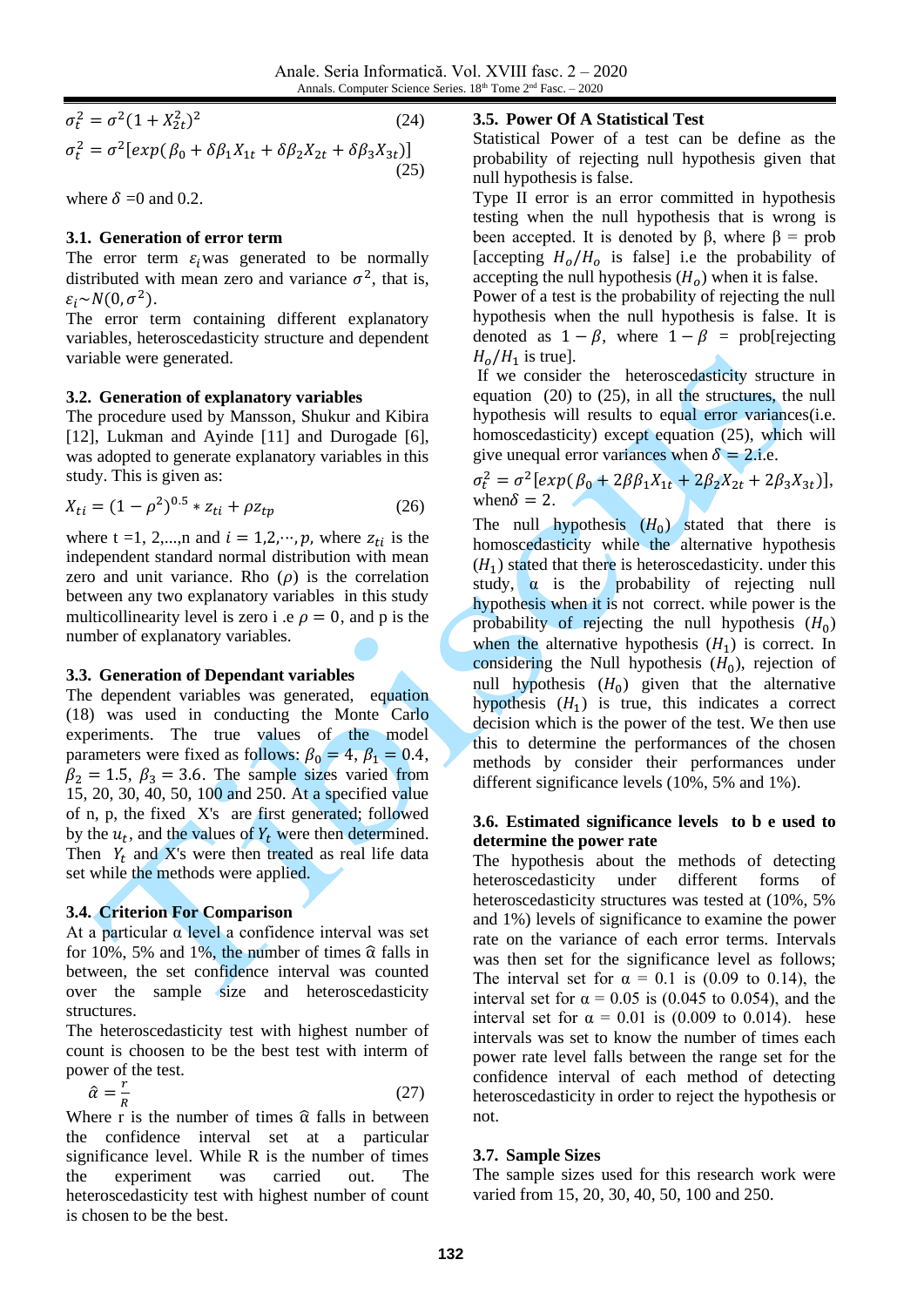These Sample sizes were classified as small (15  $\leq$  $n \leq 30$ ), medium (40  $\leq n \leq 50$ ) and large (100  $\leq$  $n \leq 250$ ).

# **3.8. Procedures for determination of the preferred heteroscedasticity method**

- At a particular  $α$  level a confidence interval was set for 10%, 5% and 1%,
- − Test was carried out based on earlier stated null and alternative hypothesis,
- The particular significance confidence interval α falls was determine,
- The number of times  $\alpha$  falls in between, the set confidence interval was counted over the sample size and heteroscedasticity structures.

#### $\hat{\alpha}$  was determined as:  $\hat{\alpha} = \frac{r}{n}$  $\boldsymbol{R}$

Where r is the number of times  $\hat{\alpha}$  falls in between the confidence interval set at a particular significance level. While R is the number of times the experiment was carried out.

The heteroscedasticity test with highest number of count is chosen to be the best with respect to power rate of test.

#### **4. RESULTS AND DISCUSSION**

Results obtained from the simulation experiment shows that the number of times the estimated  $\hat{\alpha}$ which is the probability of taking correct decision( power of the test) of each methods fall in between the set confidence interval for  $\alpha = 10\%$ , 5% and 1%% was counted over the sample sizes and heteroscedasticity structures for each heteroscedasticity method of detection to obtain the results in Table 1.1.

Table 1.1: The number of counts for each method of detecting heteroscedasticity structures that has the highest power rate value at all sample sizes when there is no presence of multicollinearity in the model.

| $\widehat{\varphi}$ | <b>Methods</b> | Sample size $(n)$ |                |                |                |                |                |                  |                  |  |
|---------------------|----------------|-------------------|----------------|----------------|----------------|----------------|----------------|------------------|------------------|--|
|                     |                | 15                | 20             | 30             | 40             | 50             | 100            | 250              | TOTAL            |  |
| 0.1                 | <b>BPG</b>     | $\theta$          | 1              | 1              | $\overline{0}$ | $\overline{0}$ | 1              | 1                | 4                |  |
|                     | PT             | $\theta$          | $\theta$       | $\Omega$       | $\overline{0}$ | $\overline{0}$ | $\theta$       | $\overline{0}$   | $\theta$         |  |
|                     | ST             | $\overline{0}$    | $\overline{0}$ | $\mathbf{0}$   | 0              | $\overline{0}$ | $\overline{0}$ | 0                | $\overline{0}$   |  |
|                     | NVST           | $\overline{0}$    | $\overline{0}$ | $\overline{0}$ | $\theta$       | $\overline{0}$ | $\overline{0}$ | $\overline{0}$   | $\overline{0}$   |  |
|                     | GLJ            | $\overline{0}$    | $\overline{0}$ | $\theta$       | $\overline{0}$ | $\overline{0}$ | $\overline{0}$ | $\overline{0}$   | $\overline{0}$   |  |
|                     | GFQ            | 1                 | 1              | 1              | $\mathbf{1}$   | 1              | 1              | 1                | 7                |  |
|                     | ΒG             | 1                 | 1              | 1              | 1              | 1              | 1              | $\mathbf{1}$     | 7                |  |
|                     | HМ             | 1                 | 1              | 0              | 1              | 1              | 1              | 1                | 6                |  |
|                     | WT             | $\theta$          | $\overline{0}$ | $\theta$       | $\theta$       | $\theta$       | $\overline{0}$ | 1                | 1                |  |
| 0.05                | BPG            | $\overline{0}$    | $\theta$       | 1              | $\theta$       | $\overline{0}$ | 1              | 1                | 3                |  |
|                     | PТ             | $\overline{0}$    | $\theta$       | $\theta$       | $\theta$       | $\theta$       | $\theta$       | $\overline{0}$   | $\overline{0}$   |  |
|                     | <b>ST</b>      | $\overline{0}$    | $\overline{0}$ | $\theta$       | $\overline{0}$ | $\overline{0}$ | $\overline{0}$ | $\overline{0}$   | $\overline{0}$   |  |
|                     | <b>NVST</b>    | $\overline{0}$    | $\overline{0}$ | $\theta$       | $\theta$       | $\overline{0}$ | $\overline{0}$ | 1                | 1                |  |
|                     | <b>GLJ</b>     | $\overline{0}$    | $\overline{0}$ | $\theta$       | $\overline{0}$ | 0              | $\overline{0}$ | $\boldsymbol{0}$ | $\boldsymbol{0}$ |  |
|                     | <b>GFQ</b>     | $\overline{0}$    | $\overline{0}$ | 1              | 1              | 0              | 1              | 1                | 4                |  |
|                     | ΒG             | 0                 | $\overline{0}$ | $\overline{0}$ | $\theta$       | 0              | $\overline{0}$ | 1                | 1                |  |
|                     | HМ             | $\overline{0}$    | $\theta$       | $\theta$       | $\Omega$       | $\overline{0}$ | 1              | 1                | $\overline{c}$   |  |
|                     | WT             | 0                 | 0              | 0              | 0              | 0              | 0              | $\overline{0}$   | 0                |  |

| $\hat{\varphi}$ | Methods     | Sample size $(n)$ |          |          |    |    |     |     |                |
|-----------------|-------------|-------------------|----------|----------|----|----|-----|-----|----------------|
|                 |             | 15                | 20       | 30       | 40 | 50 | 100 | 250 | <b>TOTAL</b>   |
| 0.01            | BPG         | 0                 | 0        | $\theta$ | 0  | 0  | 0   |     |                |
|                 | PT          | 0                 | $\Omega$ | 0        | 0  | 0  | 0   | 0   | 0              |
|                 | ST          | 0                 | 0        | 0        | 0  | 0  | 0   | 0   | 0              |
|                 | <b>NVST</b> | 0                 | $\Omega$ | 0        | 1  | 0  | 0   | ı   | 2              |
|                 | <b>GLJ</b>  | 0                 | $\Omega$ | 0        | 0  | 0  | 0   | 0   | 0              |
|                 | <b>GFO</b>  | 0                 |          |          | 0  | 0  | 0   | 0   | $\overline{c}$ |
|                 | ΒG          | 1                 | $\Omega$ | 0        | 0  |    |     | 0   | 3              |
|                 | HМ          | 0                 | $\theta$ |          | 1  | 0  | 0   | 0   | $\overline{c}$ |
|                 | WТ          | 0                 |          | 0        | 0  | 0  | 0   | O   |                |

Source: Simulated data

# **CONCLUSION**

This paper revealed the power rate exhibited by each of the nine (9) heteroscedaticity detection methods under consideration in a linear regression model considered on some heteroscedasticity structures and several sample sizes that was classified as small (15≤ n≤ 30), medium (40≤ n ≤ 50) and large  $(100 \le n \le 250)$  through a Monte Carlo study.

The results in this paper show that when power rate of a test was considered on each method of heteroscedasticity detection in the model, BG test or GFQ test are consistently the most preferred methods of heteroscedasticity detection when there exist no problem of multicollinearity between the exogenous variables of the regression model.

The results shows that with low sample size, BG and GFQ are the best except that GFQ out performed BG when  $\alpha = 0.05$ , It also reveals that with medium sample size, BG and GFQ are consistently best except that HM and NVST compete well with BG at  $\alpha = 0.05$ and  $\alpha = 0.01$ . With large sample size, BG and GFQ are consistently best except that GFQ and HM compete with BG and BPG at  $\alpha = 0.05$  and NVST compete well with BG at  $\alpha = 0.01$ .

Inconclusion, with power rate of a test on linear regression model with no multicollinerity problem, BG and GFQ methods of heteroscedasticity are consistently best tests for heteroscedasticity detection.

#### **REFERENCES**

- <span id="page-5-0"></span>[1] **O. O. Alabi, K. Ayinde. and B. A. Oyejola**. Empirical Investigation of Effect of Multicollinearity on Type I Error rates of the Ordinary Least Squares Estimators. Journal of Modern Mathematics and Statistics 2 (3): pp.120-122, 2008.
- <span id="page-5-1"></span>[2] **T. S. Breusch and L. G. Godfrey.** Misspecification Tests and Their Uses in Econometrics. Journal of Statistical Planning and Inference. 49 (2): 241–260, 1978